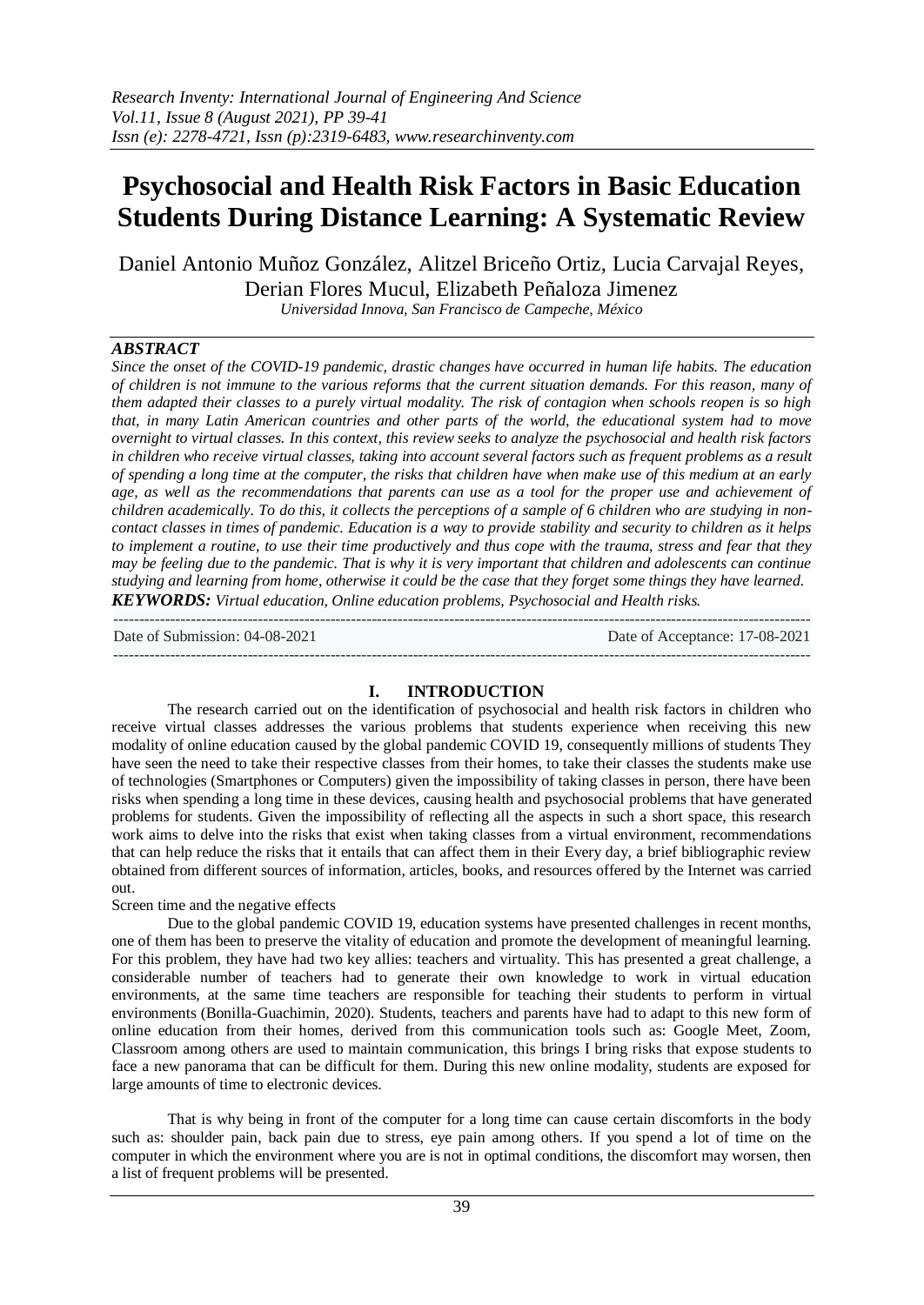The use of technologies has evolved and mainly in Information and Communication Technologies applied to Elearning since in some cases it benefits us and in others it affects us. (Diaz Contreras, 2018). The risk that children or adolescents run when spending a lot of time in front of a computer, doing work or having virtual classes, is that they are prone to obesity since they consume very little energy since the child or adolescent is physically inactive while sitting in front to her.

These are the risks when spending too much time in front of a screen can:

1-Make it harder to rest.

2-Increase the risk of developing attention problems, anxiety and depression.

3-Increase the risk of gaining too much weight since you are not moving.

Computers can help children with their homework. But surfing the Internet, spending too much time on Facebook or watching YouTube videos is considered unhealthy screen time as there are people who are engaged in extortion. (Pedro S. d., 2021)

The most common risks of leaving a child in front of a computer are: cyberbullying, sexting, among others.

Students develop problems due to the interruption of classes in person, the consequences that have been shown are social, mental, physical and academic.

According to a monitoring carried out by UNESCO (2021), due to the COVID-19 pandemic, at the beginning of February 2020 two educational systems were the first to implement the total or partial interruption of schools (Mongolia and China, respectively). In April of that year, the highest number of countries with school closings was recorded: 172 educational systems had interrupted face-to-face classes and 84.3% of students in the world were affected by these measures. In Latin America, the COVID 19 pandemic caused the closure of thousands of schools, greatly affecting 160 million students, an estimate by (UNESCO), due to this the students have developed various problems, below, we will present the negative effects of the classes online in students:

**Disruption of Learning:** The most noticeable effect of the closure of schools is the interruption of learning. It is a fact that it is a problem at all educational levels, the ones who suffer the most are children.

 **2- Lack of preparation:** Many parents are not prepared enough to be able to assist their children in this new online mode.

 **3- Inequality in access to virtual classes:** In many areas of our country the internet signal does not reach everyone, making it impossible for young students to take their classes, this problem occurs essentially in rural areas and the possibility that one day Arrive is quite remote.

 **4**- **Increase in school dropouts**: A study carried out by the "Statista Research Department" reveals that "it is estimated that more than 2.83 million students dropped out of school between April and August 2020.

## **The paradigms of virtual education**

According to Cristian Moreira-Segura, Brenda Delgadillo-Espinoza (2014), carrying out a course in virtual mode not only requires an adjustment in the contents, the evaluation or the roles of the participants and the tutor or tutors, it also demands a thought flexible on the part of the people (students and tutors) who share this modality of educational experience.

Experience in face-to-face education is certainly important, but it is not enough for virtuality. The activities designed for a virtual environment must stimulate the construction of knowledge in the student to be effective. In this way, it is understood that the learning strategies are similar in both virtual and face-to-face education, but the learning activities must be specifically designed to work with each of the aforementioned paradigms. A virtual classroom requires working under new schemes, since technology has generated teachinglearning spaces.

A change of paradigms and conceptions is required with respect to the educational process, accompanied by technical knowledge of how to conduct virtuality. The tutor must not only be a specialist in their professional field, but also have training in virtual teaching techniques and the proper use of the platform in which their "virtual classroom" is located. It is important to understand that there are contents that are more likely to be applied in a virtual environment than others; and for this it is necessary the constant search and investigation, not only of the techniques but also of the attitudes to approach them.

Virtuality can become a highly productive and rewarding educational experience, both for the student and for the tutor, if it is done in an appropriate way, that is why certain recommendations can be taken to